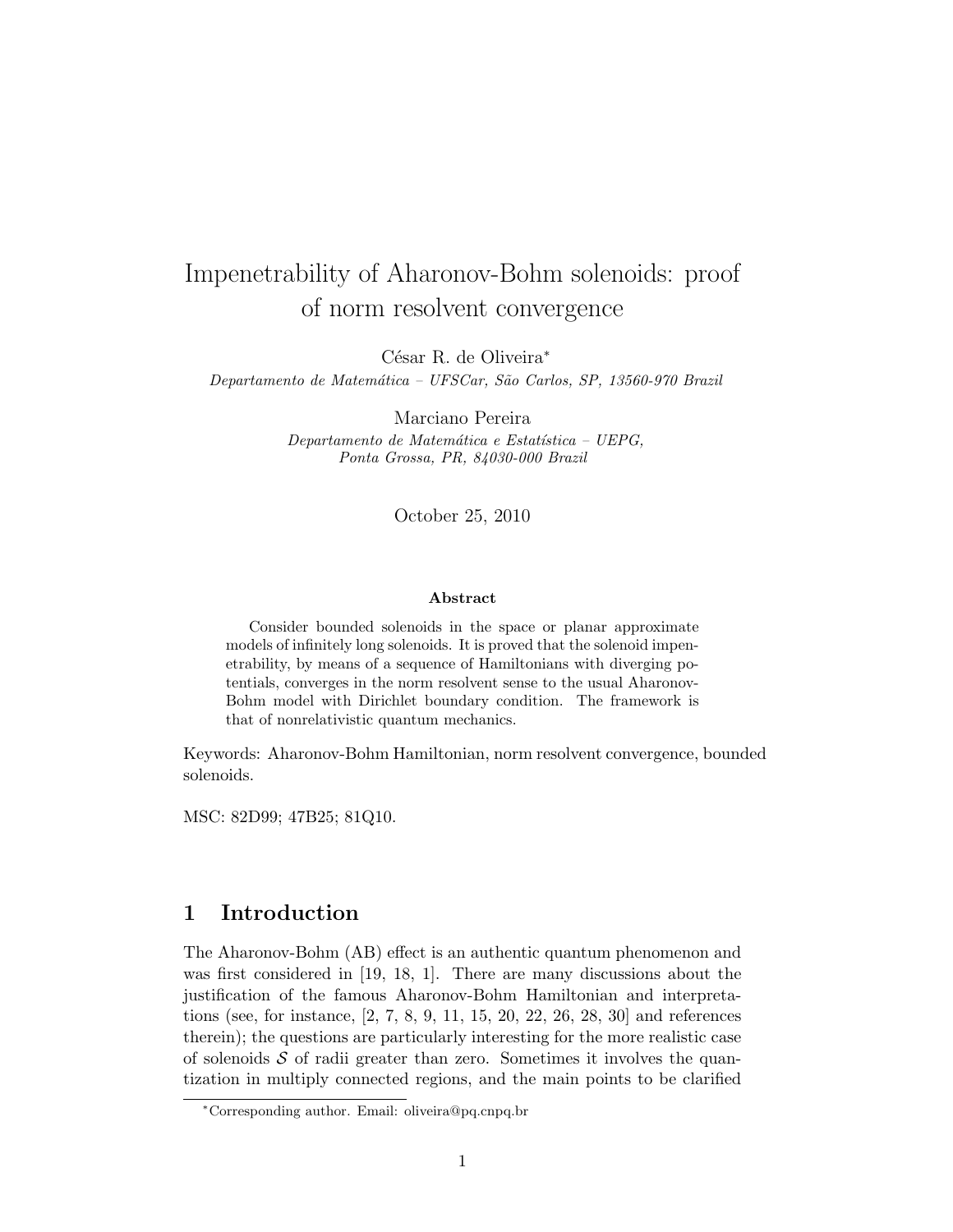are the presence of the vector potential  $\bf{A}$  in the operator action (occasionally in regions with no magnetic field), and the (natural) choice of Dirichlet boundary conditions at the solenoid border.

Apparently, Kretzschmar [24] was the first one to propose a model of the solenoid impenetrability via increasing positive potentials  $V_n$  so that  $V_n \to \infty$  precisely on the interior  $S^{\circ}$  of the solenoid (see also comments in [7]), but a mathematical rigorous approach was only published many years later by Magni and Valz-Gris [26], whose main result was a proof a strong resolvent convergence.

In [13], the present authors have considered an increasing sequence of cylindrical solenoids of finite length together with the same shielding process of [26], and it was proved that both limits commute and converge, in the strong resolvent sense, to the usual AB Hamiltonian  $H_{AB}$  given by

dom 
$$
H_{AB} = \mathcal{H}^2(\mathcal{S}') \cap \mathcal{H}_0^1(\mathcal{S}'),
$$
  
\n $H_{AB} = (\mathbf{p} - \frac{q}{c} \mathbf{A})^2, \mathbf{p} = -i \nabla,$ 

where  $S'$  denotes the exterior region of the solenoid. Note that the Dirichlet boundary conditions are selected (due to the space  $\mathcal{H}_0^1(\mathcal{S}')$  in the limit operator domain).  $c$  and  $q$  are the light speed and particle electric charge, respectively. Recently [15], other boundary conditions at the cylindrical solenoid that are compatible with quantum mechanics, in the sense that they give rise to self-adjoint Hamiltonians, were investigated, and the scattering of the AB Hamiltonian with Robin boundary conditions has been considered and compared with the traditional Dirichlet case.

The goal of this note is to prove that, in some cases of interest, one has the norm resolvent convergence instead of just the strong one. This is important since spectral and eigenfunctions convergences are usually guaranteed only if norm resolvent convergence holds. The important assumption, necessary to get such norm convergence, is that the region border  $\mathcal{S} = \partial \mathcal{S}^{\circ}$  is a bounded set, since some arguments involving compactness will be evoked. Hence, the results obtained below apply, in particular, to any finite cylindrical solenoid as well as to toroidal solenoids in  $\mathbb{R}^3$  [27], and, due to the symmetry along the vertical coordinate, to approximate models in  $\mathbb{R}^2$  of infinitely long cylindrical solenoids.

The toroidal case is particularly important, since for the physics community this setting is considered to present the only trustful experimental evidence of the AB effect [27, 31, 32, 10]; in case of straight solenoids there is a leakage of magnetic flux and the experiments are not generally accepted. Note that the recent experiments reported in [10] show that the experimental results of [31, 32], with toroidal solenoids, can not be explained by the action of a force. It is also worth mention the rigorous proofs  $[4, 5, 6]$  that the original Ansatz of Aharonov and Bohm [1], adapted to the toroidal case, can be approximated by real solutions of the Schrödinger equation. Hence,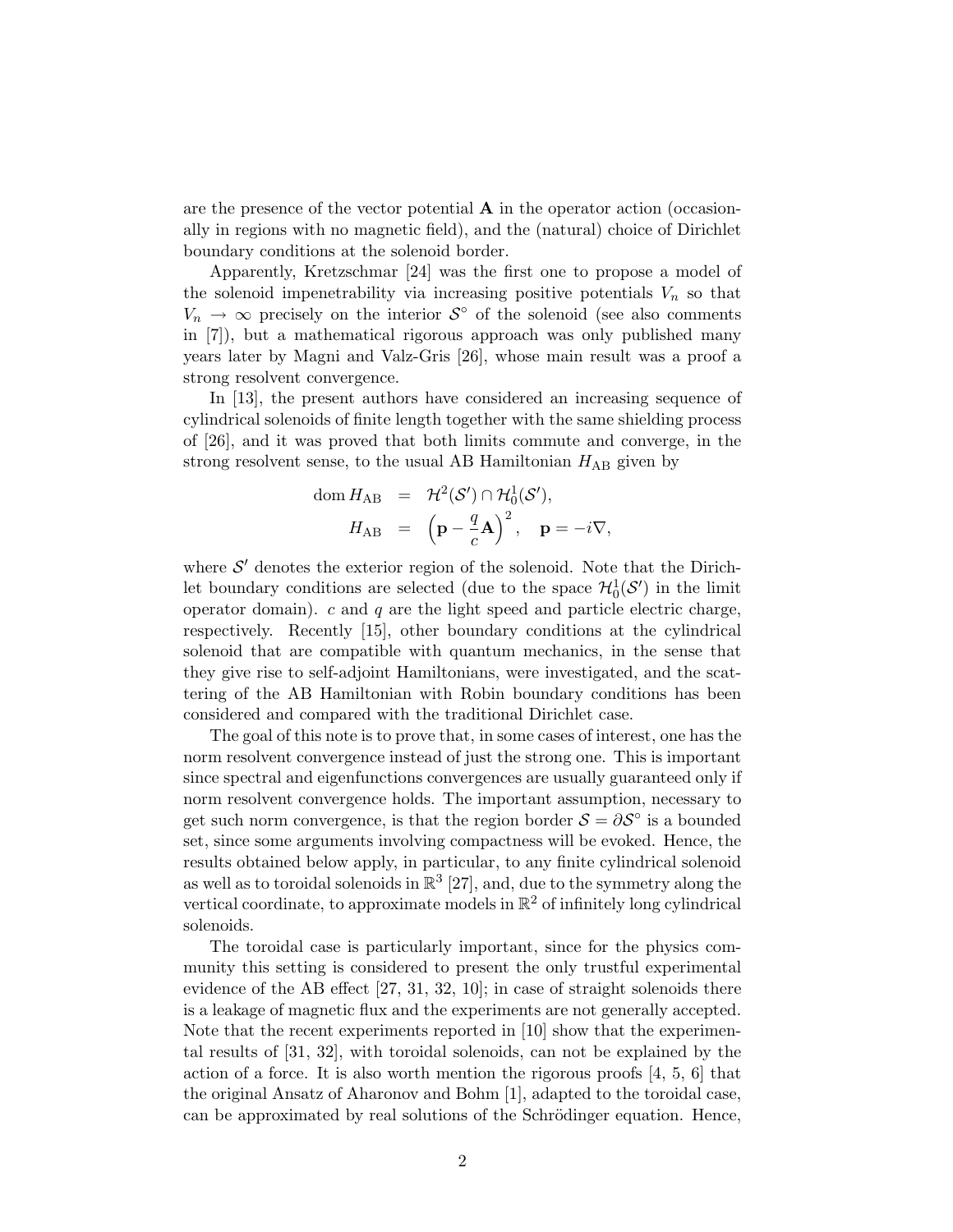it is the three-dimensional case with some bounded solenoids the physically important one, and this setting is included in Theorem 1 below.

In the next section the results of this work are precisely stated, whereas their proofs appear in Section 3. Concluding remarks are discussed in the last section of this note.

## 2 Statement of the Results

If  $\lambda \in \mathbb{C}$  and T is a linear operator on a Hilbert space,  $R_{\lambda}(T) = (T - \lambda \mathbf{1})^{-1}$ denotes the resolvent operator of T at  $\lambda$ . Let  $S^{\circ}$  denote a (nonempty) bounded open subset of  $\mathbb{R}^d$ ,  $d = 2, 3, \mathcal{S}$  its boundary,  $\mathcal{S}'$  its exterior, that is,  $\mathcal{S}' = \mathbb{R}^d \setminus (\mathcal{S} \cup \mathcal{S}^\circ)$ , and its closure will be indicated by  $\tilde{\mathcal{S}} = \mathcal{S}^\circ \cup \mathcal{S}$ , whereas the closure of its exterior by  $\hat{S} = S' \cup S$ .

Let **B** denote a (bounded) magnetic field on  $\mathbb{R}^d$  and **A** a (bounded) magnetic potential so that  $\mathbf{B} = \nabla \times \mathbf{A}$ ; furthermore, assume that div $\mathbf{A} \in$  $L^2_{loc}$ , and so  $H_n$  below is essentially self-adjoint when defined on  $C_0^{\infty}(\mathbb{R}^d)$  [25]. In  $\mathbb{R}^2$  it is supposed that the only possible nonzero component of **B** is the one perpendicular to the plane, so that, in fact, the magnetic field is reduced to a scalar function in this case.

As already indicated, think of  $S$  as a finite solenoid of general shape, and the most interesting situation here is when  $B$  vanishes on  $S'$  (but not necessarily on  $\mathcal{S}^{\circ}$ , but the results below are not restricted to this setting. Particularly relevant situations are: (1) S is a torus in  $\mathbb{R}^3$ , and (2) S is a circle in  $\mathbb{R}^2$ .

In order to prevent a quantum particle to penetrate the interior region  $\mathcal{S}^{\circ}$ , as in the Aharonov-Bohm effect, consider an increasing sequence of potential barriers  $V_n(x) = n\chi(x)$ , where  $\chi = \chi_{\mathcal{S}^\circ}$  is the characteristic function of this set, that is,  $\chi(x) = 1$  if  $x \in S^{\circ}$  and  $\chi(x) = 0$  otherwise. The question is: What does happen with the particle Hamiltonian as  $n \to \infty$ ? This is a way to model the impenetrability of the region  $S^{\circ}$  [24, 26], and so to find the quantum Hamiltonian describing the particle motion in a magnetic field and in  $\mathbb{R}^d$  with a hole  $\mathcal{S}^{\circ}$ .

The Hamiltonian of a quantum particle in this situation is given by the self-adjoint operator, for  $n \geq 0$  and  $d = 2, 3$ ,

dom 
$$
H_n = \mathcal{H}^2(\mathbb{R}^d)
$$
,  $H_n = \left(\mathbf{p} - \frac{q}{c}\mathbf{A}\right)^2 + V_n = H_0 + V_n$ ,

where  $\mathcal{H}^2$  denotes a usual Sobolev space in  $L^2(\mathbb{R}^d)$ , i.e., the domain of the free Hamiltonian  $-\Delta$  (the negative laplacian). Note that the operator  $H_0$  is implicitly defined by this relation. Recall that, under the above hypotheses on **A**,  $C_0^{\infty}(\mathbb{R}^d)$  is a core of  $H_n$  [25].

The impenetrable limit  $n \to \infty$  was rigorously considered in [26] for a particular region, however the same arguments hold in a much more general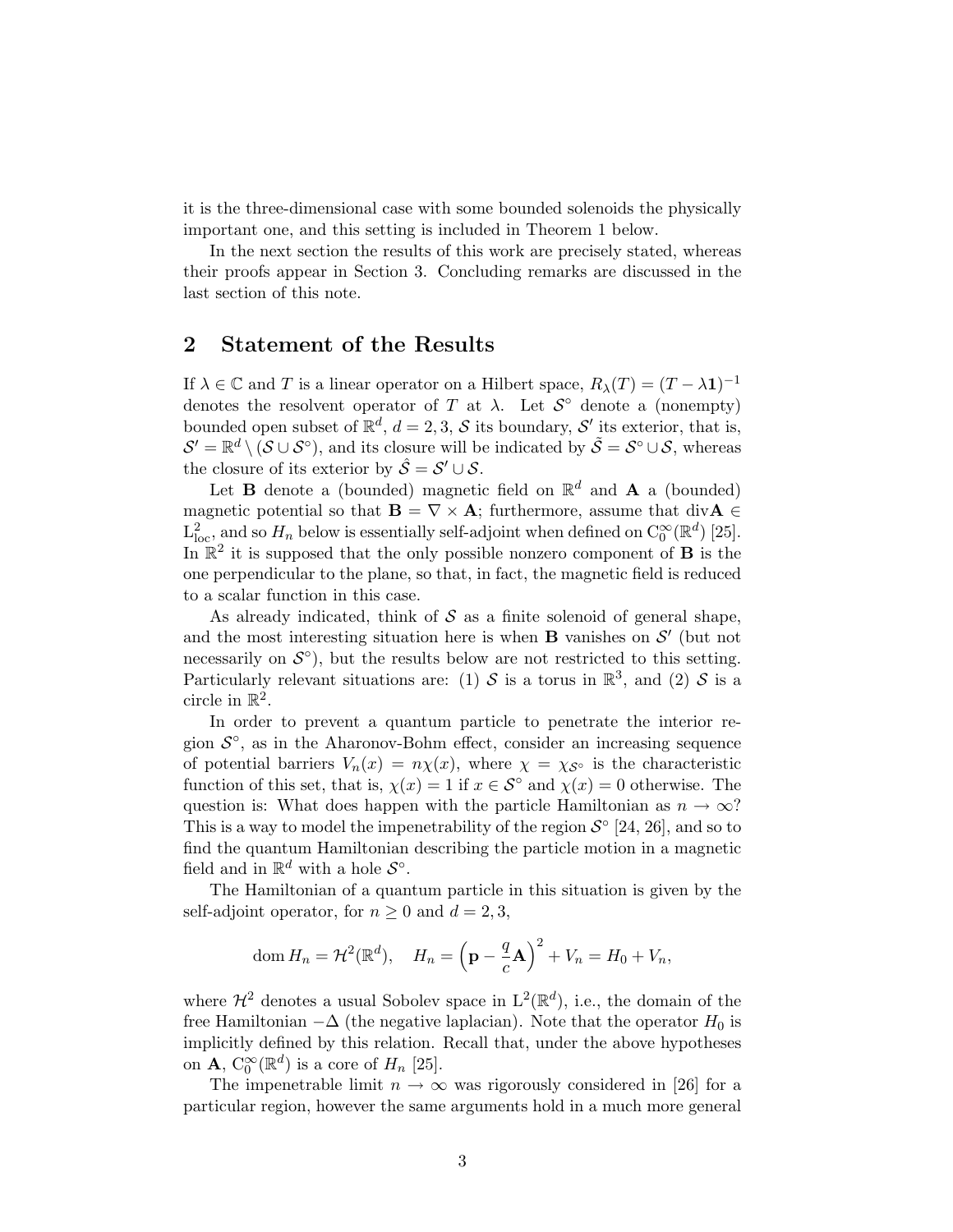situation. By using the Kato-Robinson theorem [12, 14], it was shown that  $H_n$  converges to  $H_{AB}$  in the strong resolvent sense as  $n \to \infty$ , and since elements of  $\mathcal{H}_0^1(\mathcal{S}')$  vanish at the solenoid border (in the sense of Sobolev traces), Dirichlet boundary conditions have showed up in this limit. Note, however, that  $H_n$  and  $H_{AB}$  act in different Hilbert spaces; since  $V_n \to \infty$ in  $\mathcal{S}^{\circ}$ , one restricts the resolvent convergence to the subspace of functions that vanish a.e. in  $\mathcal{S}^{\circ}$ , and if P' denotes the projection onto the subspace  $L^2(\mathcal{S}')$  of  $L^2(\mathbb{R}^d)$ , the resolvent convergence will be understood in the sense  $R_{-\lambda}(H_n)P' \to R_{-\lambda}(H_{AB})P'$ , for  $\lambda > 0$  (see [12, 26, 29] for details); but in order to simplify the notation, here it will be simply written  $R_{-\lambda}(H_n) \to$  $R_{-\lambda}(H_{\rm AB})$ . This construction works since  $H_n$  is a monotonically increasing sequence of self-adjoint operators, and so the strong resolvent convergent is directly related to the convergence of a monotonic family of quadratic forms [12, 29]. A discussion on the nontrivial relation between resolvents and quadratic forms for general bounded from below sequences of self-adjoint operators, with some applications to singular quantum limits, can be found in [16].

The main goal of this note is to show that, in case of bounded regions  $S$ , the above strong convergence can be substantially improved, that is, it will be proven that the norm resolvent convergence is in effect.

**Theorem 1.** Let S be a (nonempty) bounded open subset of  $\mathbb{R}^d$ ,  $d = 2,3$ , and  $H_n$  and  $H_{AB}$  as above. Then,  $H_n$  converges to  $H_{AB}$  in the norm resolvent sense as  $n \to \infty$ .

## 3 Proofs

#### 3.1 Preliminary Lemmas

In this subsection two technical results that will be used to prove Theorem 1 will be discussed. Such results are based on references [3, 25]. Without loss set  $c=1=q$ .

Let B and C be bounded operators on  $\mathcal{L}^2(\mathbb{R}^d)$  and denote by  $\mathcal{B}_\infty^{\infty}(\mathbb{R}^d)$ the set of bounded Borel functions that vanish at infinity (with the sup norm). Write  $B \leq C$  to indicate that  $|B\psi| \leq C|\psi|$  for all  $\psi \in L^2(\mathbb{R}^d)$ , that is,  $|B\psi|(x) \leq (C|\psi|)(x)$ . The following results will be used ahead, and references to their proofs are indicated:

- (i) If  $B \leq C$  and C is a compact operator, then B is also compact (Theorem 2.2 in [3]).
- (ii) If  $\lambda > 0$ ,  $\mathbf{a} \in L^2_{loc}(\mathbb{R}^d)^d$  and the function  $V \in L^1_{loc}(\mathbb{R}^d)$  is nonnegative, then

$$
\left[(-i\nabla - \mathbf{a})^2 + V + \lambda\right]^{-1} \leq (-\Delta + \lambda)^{-1}
$$

(Lemma 6 in [25]).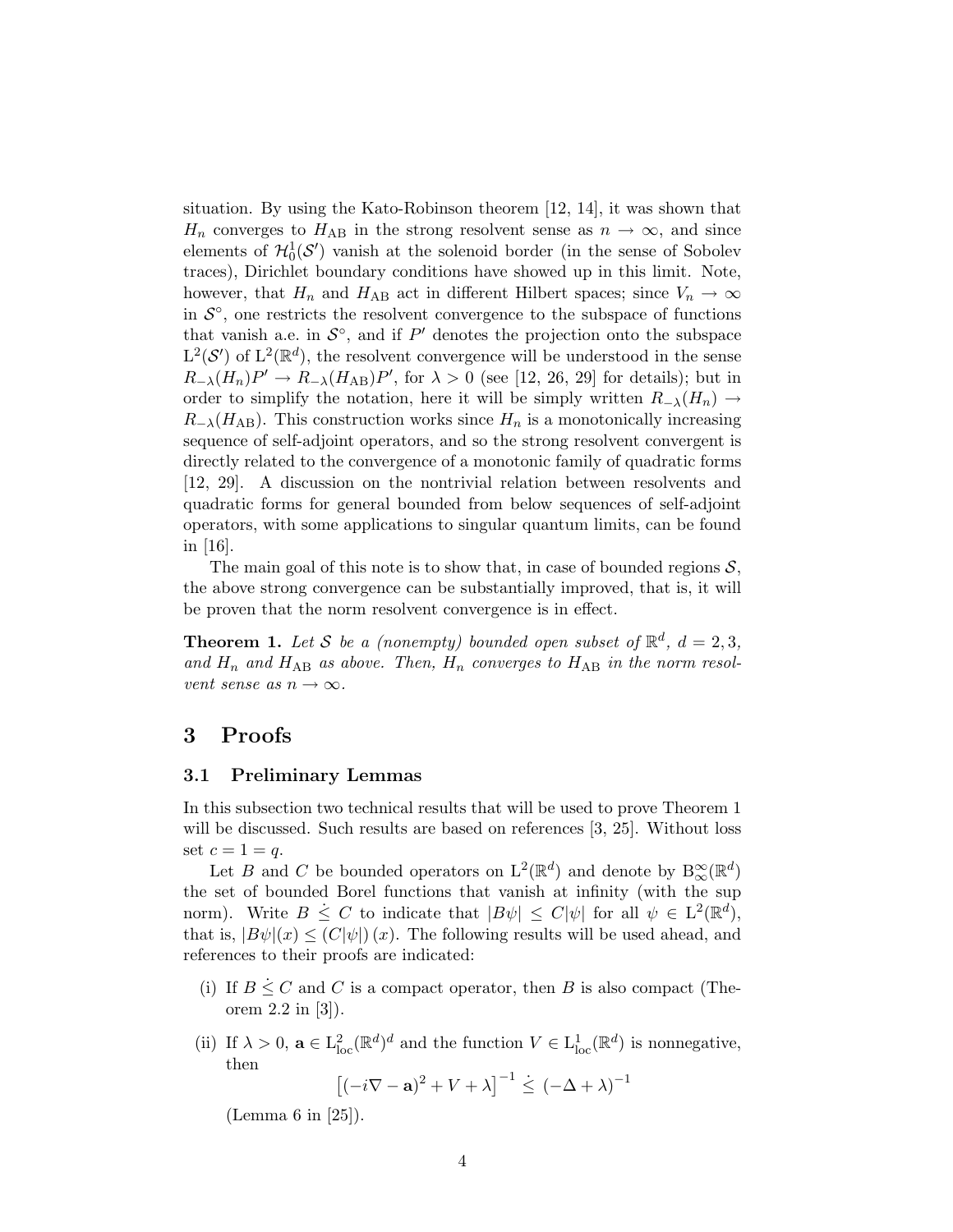(iii) If  $f, g \in B^{\infty}_{\infty}(\mathbb{R}^d)$ , the operator  $f(x)g(p)$  on  $L^2(\mathbb{R}^d)$  is compact (Section 11.4.1 in [14]).

**Lemma 1.** If  $f \in B^{\infty}_{\infty}(\mathbb{R}^d)$ ,  $\mathbf{a} \in L^2_{\text{loc}}(\mathbb{R}^d)^d$  and  $V \in L^1_{\text{loc}}(\mathbb{R}^d)$  is nonnegative, then  $f(x)R_{-\lambda}\left((-i\nabla - \mathbf{a})^2 + V(x)\right)$  is compact, for all  $\lambda > 0$ .

*Proof.* Let  $\lambda > 0$  and  $f \in B^{\infty}_{\infty}(\mathbb{R}^d)$ . By (ii) above,

$$
R_{-\lambda}\left((-i\nabla - \mathbf{a})^2 + V\right) \leq R_{-\lambda}(-\Delta),
$$

that is,

$$
|R_{-\lambda} ((-i\nabla - \mathbf{a})^2 + V) \psi| \le R_{-\lambda} (-\Delta) |\psi|, \quad \forall \psi \in \mathcal{L}^2(\mathbb{R}^d).
$$

Hence

$$
\left|f(x)R_{-\lambda}\left((-i\nabla-\mathbf{a})^2+V\right)\psi\right| \leq |f(x)|R_{-\lambda}(-\Delta)|\psi|, \qquad \forall \psi \in \mathcal{L}^2(\mathbb{R}^d),
$$

that is,

$$
f(x)R_{-\lambda}\left((-i\nabla - \mathbf{a})^2 + V\right) \le |f(x)|R_{-\lambda}(-\Delta).
$$

Since the operator on the right hand side is compact by (iii), the lemma follows by (i).  $\Box$ 

**Lemma 2.** Let  $\lambda$ , f, a and V be as in Lemma 1. Let  $H_{\infty}(\mathbf{a})$  be the strong resolvent limit of the sequence of operators  $(-i\nabla - \mathbf{a})^2 + nV$  as  $n \to \infty$ . Then  $fR_{-\lambda}(H_{\infty}(\mathbf{a}))$  is a compact operator.

*Proof.* Note that such strong resolvent limit  $H_{\infty}(\mathbf{a})$  is supposed to exist. By (ii), for all  $n$  one has

$$
R_{-\lambda}\left((-i\nabla - \mathbf{a})^2 + nV\right) \leq R_{-\lambda}(-\Delta),
$$

that is,

$$
\left|R_{-\lambda}\left((-i\nabla-\mathbf{a})^2+nV\right)\psi\right|\leq R_{-\lambda}(-\Delta)|\psi|,\qquad\forall\,\psi\in\mathrm{L}^2(\mathbb{R}^d).
$$

Take  $n \to \infty$ , and since the strong resolvent limit exists in  $L^2(\mathbb{R}^d)$ , for each  $\psi$  there exists a subsequence that converges a.e., so that

$$
|R_{-\lambda}(H_{\infty}(\mathbf{a}))\psi| \le R_{-\lambda}(-\Delta)|\psi|, \quad \forall \psi \in L^{2}(\mathbb{R}^{d}).
$$

Hence,

$$
|f(x)R_{-\lambda}(H_{\infty}(\mathbf{a}))\,\psi| \le |f(x)|\,R_{-\lambda}(-\Delta)|\psi|, \qquad \forall\,\psi \in \mathcal{L}^2(\mathbb{R}^d),
$$

and so

$$
f(x)R_{-\lambda}(H_{\infty}(\mathbf{a})) \le |f(x)| R_{-\lambda}(-\Delta).
$$

The lemma follows by applying first (iii) and then (i).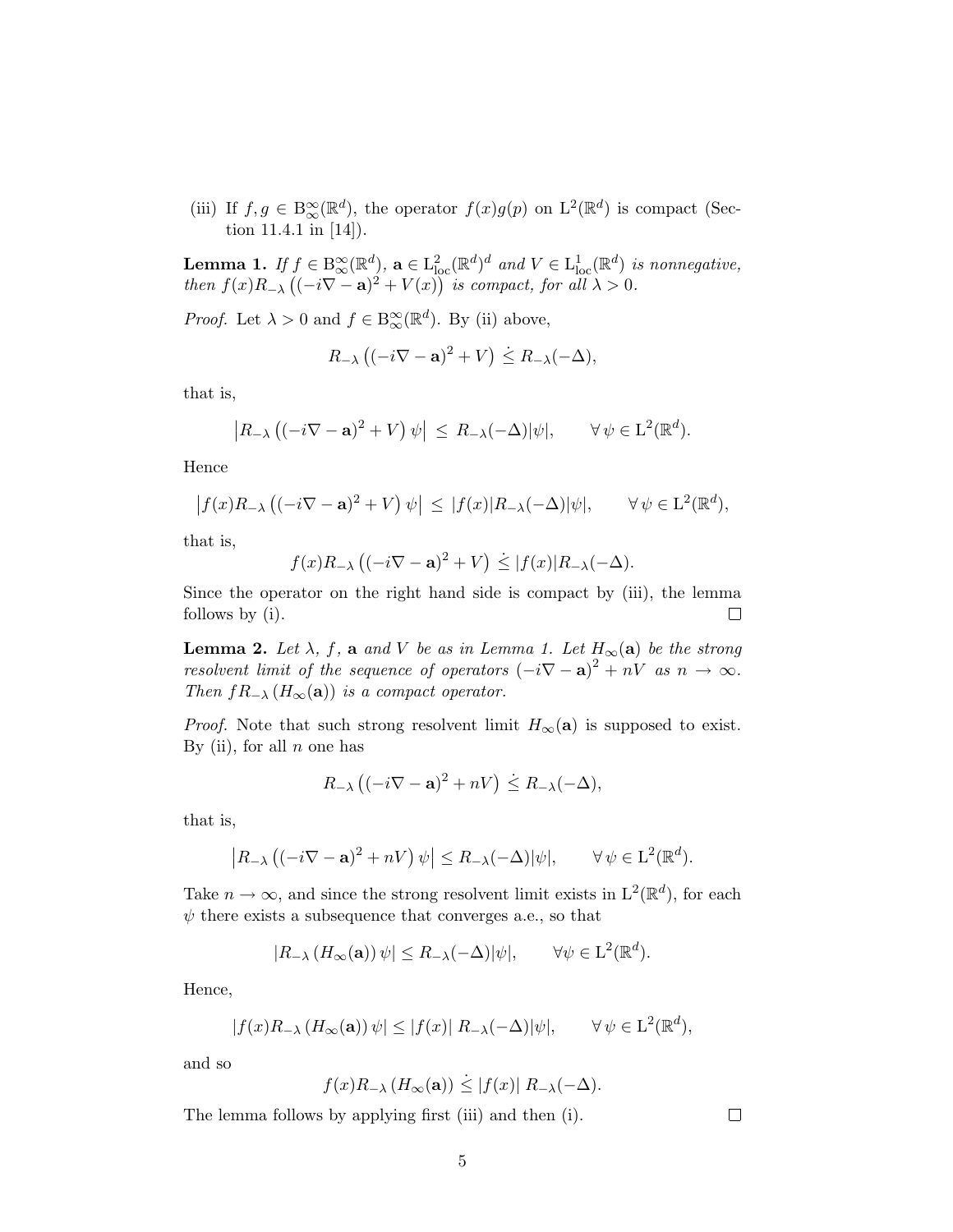The next simple remarks will be used several times in the arguments of Subsection 3.2. If a bounded operator  $T$  on a Hilbert space is positive  $T \geq 0$ , then T is self-adjoint and

$$
||T|| = \sup_{||\xi||=1} \langle T\xi, \xi \rangle = \sup_{||\xi||=1} \langle T^{1/2}\xi, T^{1/2}\xi \rangle
$$
  
= 
$$
\sup_{||\xi||=1} ||T^{1/2}\xi||^2 = ||T^{1/2}||^2.
$$

And if S, P are bounded operators, then  $||SP||^2 = ||P^*S^*SP||$ .

#### 3.2 Proof of Theorem 1

Denote  $R_n := R_{-1}(H_n)$ ,  $n \geq 0$ , and  $R_{AB} := R_{-1}(H_{AB})$ , and recall that  $R_n$ converges strongly to  $R_{AB}$  [26].

Pick an open subset  $\mathcal{O} \subset \mathcal{S}^{\circ}$  so that dist  $(\mathcal{O}, \mathcal{S}) > 0$ , and another open subset  $\mathcal{U} \supset \tilde{\mathcal{S}} \backslash \mathcal{O} \supset \mathcal{S}$  whose closure  $\overline{\mathcal{U}}$  is compact. Choose a nonnegative (real-valued) function  $\varphi \in C_0^{\infty}(\mathbb{R}^d)$  with  $\varphi = 1$  on U.

One may write

$$
R_n - R_{AB} = \chi_{\mathcal{O}} (R_n - R_{AB}) + \chi_{\mathcal{S}^{\circ} \backslash \mathcal{O}} \varphi (R_n - R_{AB}) + \chi_{\hat{\mathcal{S}}} \varphi (R_n - R_{AB}) + \chi_{\hat{\mathcal{S}}} (1 - \varphi) (R_n - R_{AB}),
$$

and the proof that follows consists in showing that each term on the right hand side vanish in the norm of the space of bounded operators. This is the motivation for the calculations below.

**Lemma 3.** Let  $\varphi$  also denote the multiplication operator by the function  $\varphi$ . Then

$$
0 \leq \varphi (R_n - R_{AB}) \varphi \leq \varphi (R_0 - R_{AB}) \varphi,
$$

and the operators  $\varphi (R_n - R_{AB}) \varphi$  are compact, for all  $n \geq 0$ . Furthermore,  $\varphi(R_n - R_{AB})\varphi$  converges strongly to zero as  $n \to \infty$ .

*Proof.* It is known that  $R_n - R_{AB} \geq 0$ ; see the proof of Theorem 10.4.2 in [14]. Thus, by Proposition 9.3.1 in [14], one has

$$
\langle \psi, \varphi (R_n - R_{AB}) \varphi \psi \rangle = \langle \varphi \psi, (R_n - R_{AB}) \varphi \psi \rangle
$$
  
= 
$$
\langle (R_n - R_{AB})^{1/2} \varphi \psi, (R_n - R_{AB})^{1/2} \varphi \psi \rangle
$$
  
= 
$$
\|(R_n - R_{AB})^{1/2} \varphi \psi\| \ge 0, \qquad \forall \psi \in L^2(\mathbb{R}^d).
$$

To conclude the second inequality in the statement of the lemma, consider the quadratic forms  $b^n$  associated with the operators  $H_n$ ,  $n \geq 0$ , and note that  $b^0 \n\t\leq b^n$ , for all  $n \geq 0$ . Hence, by Lemma 10.4.4 in [14], one has  $R_n \leq R_0$ . Thus,

$$
\langle \psi, [\varphi(R_0 - R_{AB})\varphi - \varphi(R_n - R_{AB})\varphi] \psi \rangle
$$
  
=  $\langle \psi, \varphi(R_0 - R_n) \varphi \psi \rangle = ||(R_0 - R_n)^{1/2} \varphi \psi|| \ge 0,$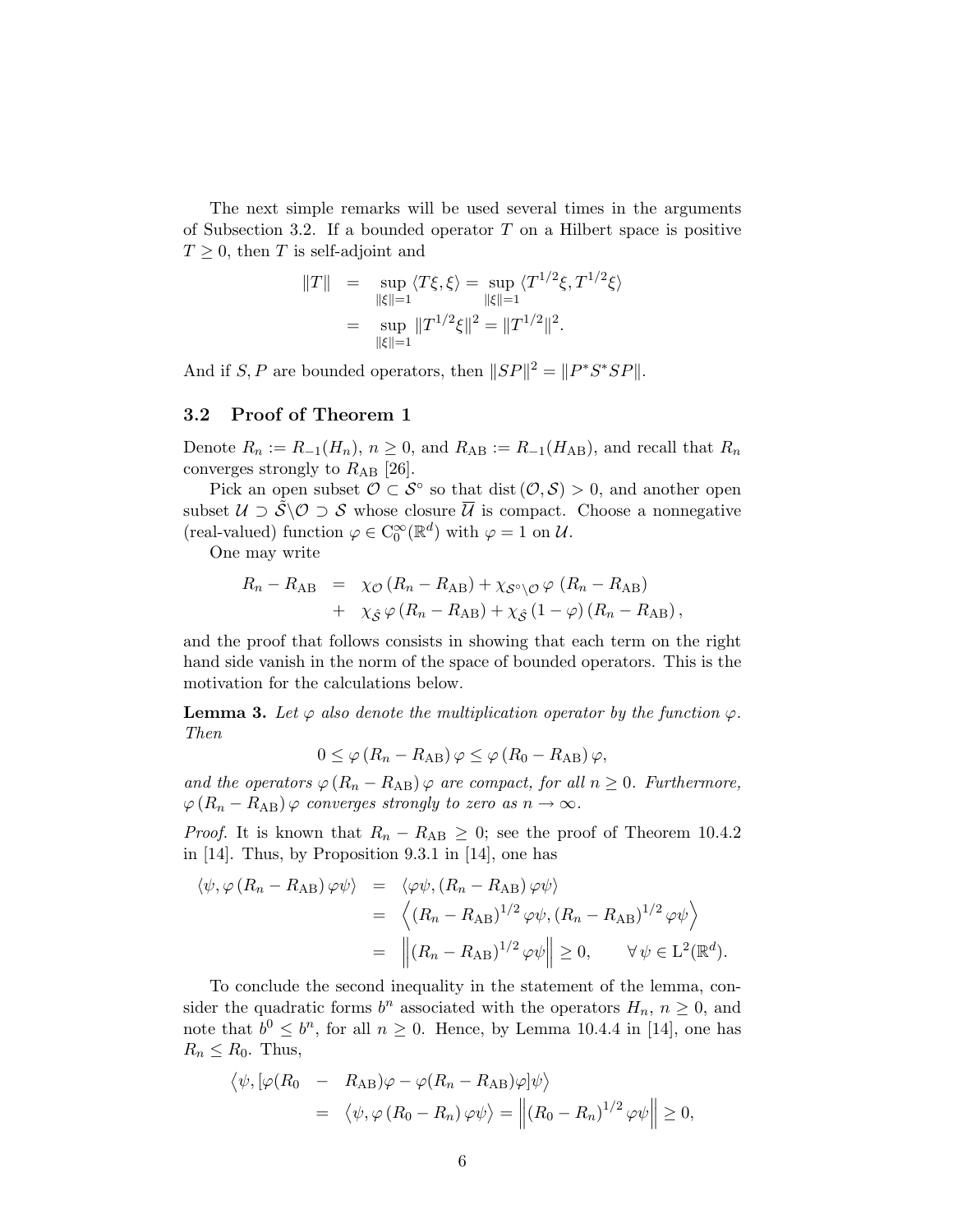for all  $\psi \in L^2(\mathbb{R}^d)$ .

Now apply Lemma 1 with  $f = \varphi$  and  $R_{-1} ((-i\nabla - \vec{a})^2 + V) = R_n$ , to conclude that  $\varphi R_n$  is compact and, so, that  $\varphi R_n\varphi$  is compact since it is the composition of a compact operator with a bounded one. Similarly, apply Lemma 2 with  $f = \varphi$  and  $R_{-1}(H_{\infty}(\vec{a})) = R_{AB}$  to conclude that both  $\varphi R_{AB}$ and  $\varphi R_{AB}\varphi$  are also compact. Since  $H_n$  converges to  $H_{AB}$  in the strong resolvent sense as  $n \to \infty$ , for  $\psi \in L^2(\mathbb{R}^d)$  one has

$$
\|\varphi(R_n - R_{AB})\varphi\psi\| \le \|\varphi\| \| (R_n - R_{AB})(\varphi\psi) \| \to 0,
$$

as  $n \to \infty$ , since  $\varphi$  is a bounded function. Therefore, the sequence of operators  $\varphi(R_n - R_{AB})\varphi$  converges strongly to zero as  $n \to \infty$ .  $\Box$ 

The above lemma, combined with Theorems VIII-3.3 and VIII-3.5 in [23], ensures the norm convergence

$$
\|\varphi\left(R_n - R_{AB}\right)\varphi\| \to 0, \qquad n \to \infty,
$$

and so

$$
\left\| \left(R_n - R_{AB}\right)^{1/2} \varphi \right\|^2 = \left\| \varphi \left(R_n - R_{AB}\right) \varphi \right\| \to 0,
$$

as  $n \to \infty$ . Hence, one also gets the following norm convergence

$$
||(R_n - R_{AB})\varphi|| = ||(R_n - R_{AB})^{1/2} (R_n - R_{AB})^{1/2} \varphi||
$$
  
\n
$$
\le ||(R_n - R_{AB})^{1/2}|| ||(R_n - R_{AB})^{1/2} \varphi||
$$
  
\n
$$
\le ||(R_0 - R_{AB})^{1/2}|| ||(R_n - R_{AB})^{1/2} \varphi|| \to 0,
$$

as  $n \to \infty$ .

By following the proof of Lemma 2.3 in [21], one finds that there exists a constant  $\kappa \geq 1$  so that

$$
||R_n\chi_{\mathcal{O}}|| \leq \kappa n^{-1/2}, \qquad \forall n \geq 1.
$$

Indeed, it is possible to find nonnegative functions  $\eta_1, \eta_2 \in C^{\infty}(\mathbb{R}^d)$  so that  $\eta_1^2 + \eta_2^2 = 1$ , with  $\eta_1 = 1$  on  $\mathcal O$  and supp  $\eta_1 \subset \mathcal S^\circ$ . Furthermore, it is possible to assume that  $|\nabla \eta_1|$  and  $|\nabla \eta_2|$  are bounded functions. Thus,

$$
H_n = \eta_1 H_n \eta_1 + \eta_2 H_n \eta_2 - |\nabla \eta_1|^2 - |\nabla \eta_2|^2.
$$

Since

$$
\langle \psi, H_n \psi \rangle = \langle \psi, H_0 \psi \rangle + \langle \psi, n \chi_{\mathcal{S}^{\circ}} \psi \rangle
$$
  
=  $\langle H_0^{1/2} \psi, H_0^{1/2} \psi \rangle + n \int_{\mathcal{S}^{\circ}} |\psi|^2 \ge n ||\psi||^2, \quad \forall \psi \in C_0^{\infty}(\mathcal{S}^{\circ}),$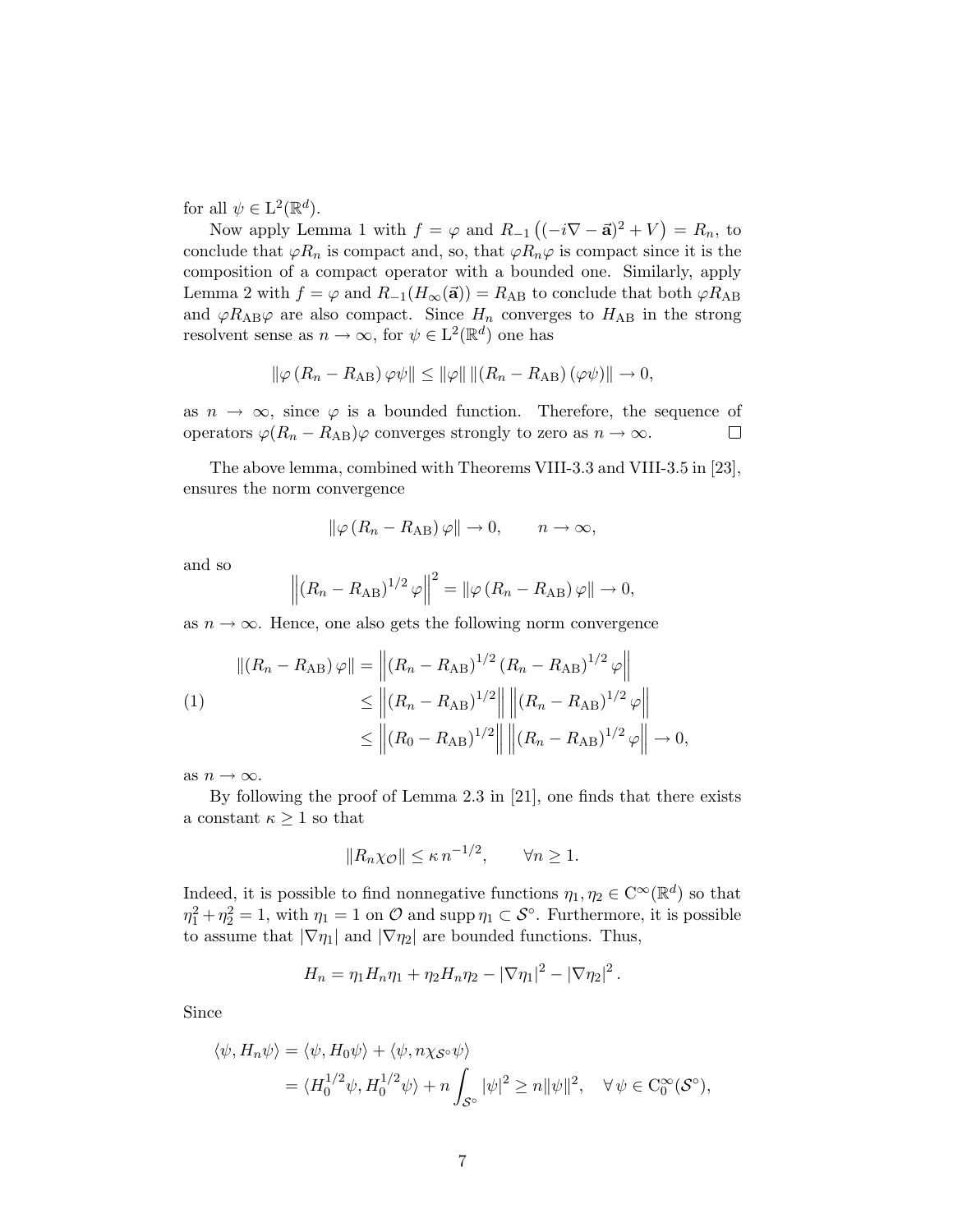one has

$$
\langle \psi, \eta_1 H_n \eta_1 \psi \rangle = \langle \eta_1 \psi, H_n \eta_1 \psi \rangle \ge n \langle \eta_1 \psi, \eta_1 \psi \rangle
$$
  
=  $n \langle \psi, \eta_1^2 \psi \rangle \ge n \langle \psi, \chi \circ \psi \rangle, \quad \forall \psi \in C_0^{\infty}(\mathbb{R}^d),$ 

that is,

$$
\eta_1 H_n \eta_1 \geq n \eta_1^2 \geq n \chi_{\mathcal{O}},
$$

and one may find a constant  $\kappa$  so that  $H_n \ge n \chi_{\mathcal{O}} - \kappa \mathbf{1}$ , that is,  $H_n + \kappa \mathbf{1} \ge$  $n\chi_{\mathcal{O}}$ ; without loss, one may assume that  $\kappa \geq 1$ .

Write  $Q_n := R_{-\kappa}(H_n) = (H_n + \kappa \mathbf{1})^{-1}$  and  $S = Q_n^{1/2} \chi_{\mathcal{O}}$ . It then follows that

$$
\langle \psi, Q_n^{1/2} \chi \circ Q_n^{1/2} \psi \rangle = \left\langle Q_n^{1/2} \psi, \chi \circ Q_n^{1/2} \psi \right\rangle
$$
  
\n
$$
\leq n^{-1} \left\langle Q_n^{1/2} \psi, (H_n + \kappa \mathbf{1}) Q_n^{1/2} \psi \right\rangle
$$
  
\n
$$
= n^{-1} \left\langle \psi, Q_n^{1/2} (H_n + \kappa \mathbf{1}) Q_n^{1/2} \psi \right\rangle = n^{-1} \langle \psi, \psi \rangle,
$$

for all  $\psi \in C_0^{\infty}(\mathbb{R}^d)$ , that is,

$$
(H_n + \kappa \mathbf{1})^{-1/2} \chi_{\mathcal{O}} (H_n + \kappa \mathbf{1})^{-1/2} \leq n^{-1}.
$$

Note that S is bounded,  $S^* = \chi_{\mathcal{O}} Q_n^{1/2}$  and

$$
SS^* = Q_n^{1/2} \chi_O \chi_O Q_n^{1/2} = Q_n^{1/2} \chi_O Q_n^{1/2}
$$

is self-adjoint and bounded. Hence,

$$
||Q_n^{1/2}\chi_{\mathcal{O}}||^2 = ||S||^2 = ||S^*S|| = ||Q_n^{1/2}\chi_{\mathcal{O}}Q_n^{1/2}|| \leq n^{-1},
$$

and so  $||Q_n^{1/2}\chi_{\mathcal{O}}|| \leq n^{-1/2}$ . Therefore,

$$
||Q_n\chi_{\mathcal{O}}|| = ||Q_n^{1/2}Q_n^{1/2}\chi_{\mathcal{O}}|| \le ||Q_n^{1/2}|| ||Q_n^{1/2}\chi_{\mathcal{O}}||
$$
  
 
$$
\le ||Q_n^{1/2}\chi_{\mathcal{O}}|| \le n^{-1/2},
$$

with  $||Q_n^{1/2}|| \leq 1$ , since  $\kappa \geq 1$ . Thus,

$$
\left\| \left( H_n + \kappa \mathbf{1} \right)^{-1} \chi_{\mathcal{O}} \right\| \le \left\| \left( H_n + \kappa \mathbf{1} \right)^{-1/2} \chi_{\mathcal{O}} \right\| \le n^{-1/2}.
$$

By the first resolvent identity, one has  $R_n = Q_n + (\kappa - 1)R_nQ_n$ , so that

$$
R_n\chi_{\mathcal{O}} = Q_n\chi_{\mathcal{O}} + (\kappa - 1)R_nQ_n\chi_{\mathcal{O}},
$$

and since  $||R_n|| \leq 1$ ,

$$
||R_n\chi_{\mathcal{O}}|| \le ||Q_n\chi_{\mathcal{O}}|| + (\kappa - 1)||R_n|| ||Q_n\chi_{\mathcal{O}}||
$$
  

$$
\le n^{-1/2} + (\kappa - 1)n^{-1/2} = \kappa n^{-1/2},
$$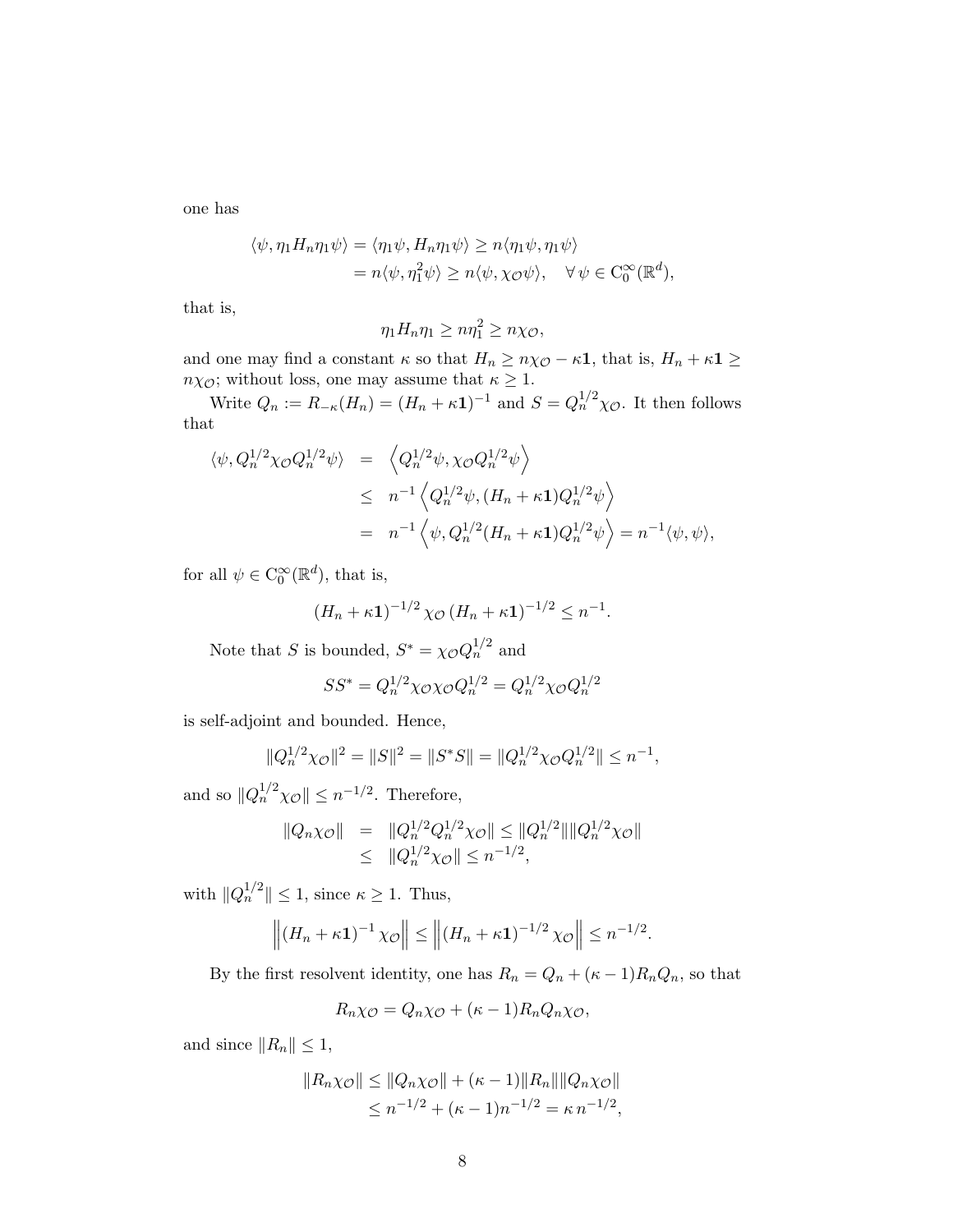that is,  $||R_n\chi_{\mathcal{O}}|| \leq \kappa n^{-1/2}$ . This inequality implies that

(2) 
$$
\|(R_n - R_{AB})\chi_{\mathcal{O}}\| = \|R_n\chi_{\mathcal{O}}\| \to 0,
$$

as  $n \to \infty$ , since  $R_{AB}\chi_{\mathcal{O}} \equiv 0$ .

Recall that  $\hat{S} = S \cup S'$  and write  $\rho = (1 - \varphi)\chi_{\hat{S}}$ ; then one has  $\rho \in C^{\infty}$ . Compute

$$
(H_0 + 1) [\rho (R_0 - R_{AB})] = (-\Delta \rho) (R_0 - R_{AB}) - 2 (\nabla \rho) \cdot \nabla (R_0 - R_{AB})
$$
  
+  $\rho (H_0 + 1) R_0 - \rho (H_0 + 1) R_{AB}$   
+  $2i (\mathbf{A} \cdot \nabla \rho) (R_0 - R_{AB}),$ 

but since  $(H_0 + 1) R_0 = 1$  and, due to the presence of the projection operator P' (see just before Theorem 1),  $(H_0 + 1) R_{AB} \equiv (H_{AB} + 1) R_{AB} = 1$ , it then follows that

$$
(H_0 + 1) [\rho (R_0 - R_{AB})] = (-\Delta \rho) (R_0 - R_{AB}) - 2 (\nabla \rho) \cdot \nabla (R_0 - R_{AB}) + 2i (\mathbf{A} \cdot \nabla \rho) (R_0 - R_{AB}),
$$

and, since  $\rho = (1 - \varphi)\chi_{\hat{\mathcal{S}}}$ , one has

$$
(H_0 + 1) [\rho (R_0 - R_{AB})] = (\Delta \varphi) \chi_{\hat{\mathcal{S}}}(R_0 - R_{AB})
$$
  
+ 2 (\nabla \varphi) \chi\_{\hat{\mathcal{S}}} \cdot \nabla (R\_0 - R\_{AB})  
- 2i (\mathbf{A} \cdot \nabla \varphi) \chi\_{\hat{\mathcal{S}}}(R\_0 - R\_{AB}),

so that, after applying  $R_0$  on the left, and using Lemmas 1 and 2 again, it is found that the operator

$$
\rho (R_0 - R_{AB}) = R_0 \chi_{\hat{S}} (\Delta \varphi) (R_0 - R_{AB}) \n+ 2R_0 \chi_{\hat{S}} (\nabla \varphi) \cdot \nabla (R_0 - R_{AB}) \n- 2iR_0 \chi_{\hat{S}} (\mathbf{A} \cdot \nabla \varphi) (R_0 - R_{AB})
$$

is compact.

The same arguments above imply that  $\rho (R_n - R_{AB})$  is also compact, and the inequality  $\rho (R_n - R_{AB}) \rho \le \rho (R_0 - R_{AB}) \rho$  implies that

(3) 
$$
\|(R_n - R_{AB})(1 - \varphi)\chi_{\hat{\mathcal{S}}}\| \to 0, \qquad n \to \infty.
$$

Now, one can write

$$
R_n - R_{AB} = \chi_{\mathcal{O}} (R_n - R_{AB}) + \chi_{\mathcal{S}^{\circ} \backslash \mathcal{O}} \varphi (R_n - R_{AB}) + \chi_{\hat{\mathcal{S}}} \varphi (R_n - R_{AB}) + \chi_{\hat{\mathcal{S}}} (1 - \varphi) (R_n - R_{AB}),
$$

and by equations  $(1)$ ,  $(2)$  and  $(3)$ , it follows that

$$
||R_n - R_{AB}|| \to 0,
$$

as  $n \to \infty$ , that is,  $H_n$  converges to  $H_{AB}$  in the norm resolvent sense. This finishes the proof of Theorem 1.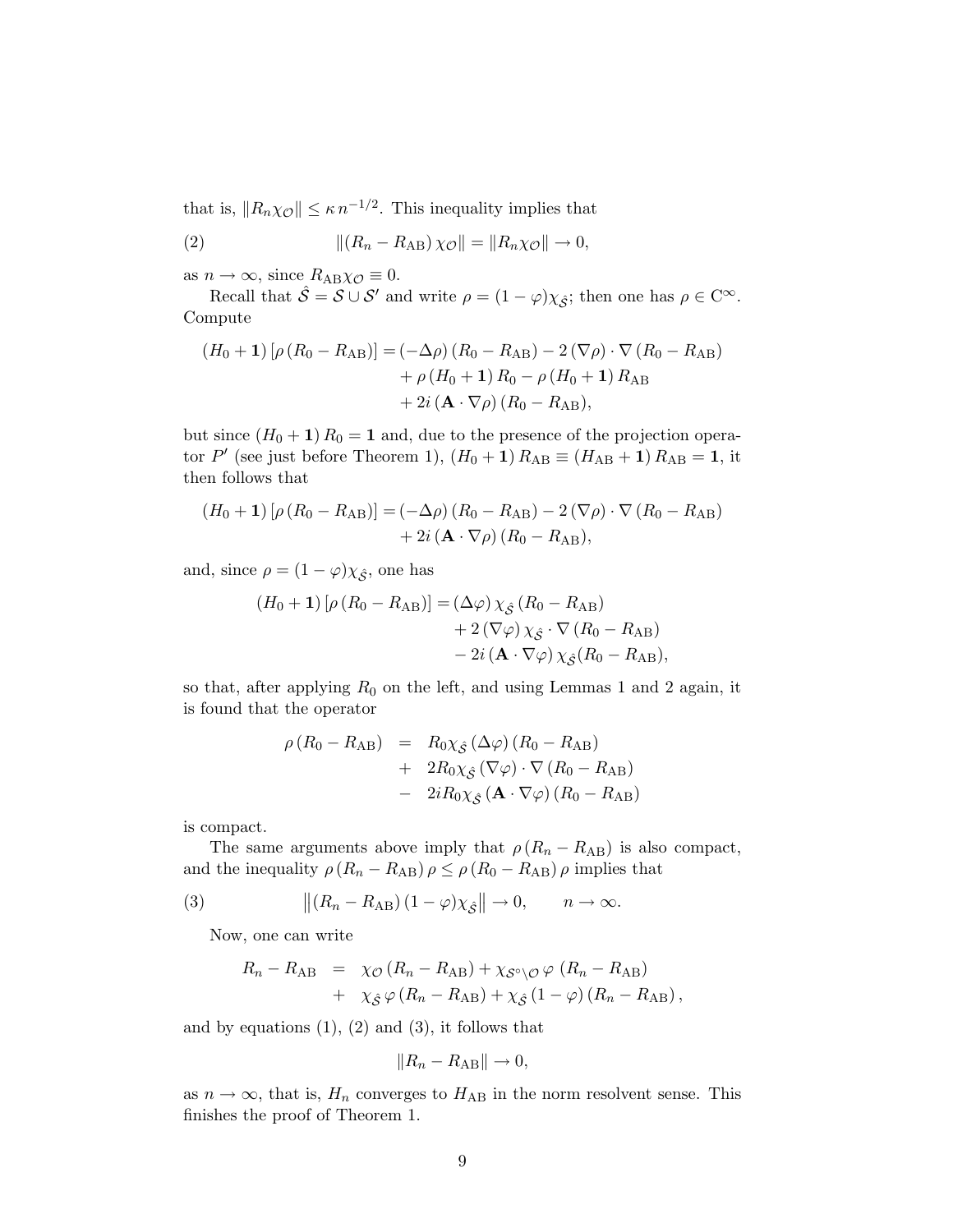## 4 Final Remarks

An important point in the proof of the norm resolvent convergence here was the compactness of the closure of the region  $\mathcal{S}^{\circ}$ , since this allowed the choice of the nonnegative function  $\varphi \in C_0^{\infty}(\mathbb{R}^d)$  with  $\varphi = 1$  on the compact set  $\overline{U} \supset \tilde{S}$ . In some sense, such function  $\varphi \in C_0^{\infty}(\mathbb{R}^d)$  is responsible for the compactness of the auxiliary operators in the proof of Theorem 1.

The magnetic field may vanish outside  $\tilde{\mathcal{S}}$  or not. Note that Theorem 1 also applies to regions like (assume that  $a, L, \epsilon > 0$ , and  $\epsilon < a$ )

$$
S = \{(x, y, z) \in \mathbb{R}^3 : -L < z < L, \ a - \epsilon < x^2 + y^2 < a\},\
$$

which is a "fat" cylinder of radius a and finite length  $L$ . This may be a way to take into account the difference between the particle running into the finite cylindrical solenoid at a point with  $z = \pm L$ , from entering through the lateral border of that cylinder.

Think of an infinitely long cylindrical solenoid in  $\mathbb{R}^3$  (i.e., the standard Aharonov-Bohm setting). A common situation is to take into account the symmetry along the vertical coordinate by considering approximations by two-dimensional models [1, 28]. Note that the norm resolvent convergence holds for such approximate models in  $\mathbb{R}^2$ , but the proof presented here does not work for the original model in  $\mathbb{R}^3$ , since in this case the solenoid border is not included in a compact subset.

Similarly, for fixed intensity  $n$ , if one considers a sequence of solenoids whose lengths go to infinity in  $\mathbb{R}^3$  (e.g., as discussed in [13]), the norm resolvent convergence is not expected to hold (furthermore, the convergence of the corresponding sequence of vector potentials is not uniform in general). In this way, the commutation diagram at the end of reference [13] should hardly be improved to accommodate norm resolvent for all convergences therein presented.

Finally, note that the result of Theorem 1 is easily adapted to subsets of  $\mathbb{R}^d$ , for any  $d \geq 2$ ; the restriction to  $d = 2, 3$ , was only due to the physical interpretations related to the magnetic Aharonov-Bohm effect.

#### Acknowledgments

The authors acknowledge partial support from CNPq (Brazil).

### References

- [1] Aharonov, Y. and Bohm, D.: Significance of electromagnetic potentials in the quantum theory, Phys. Rev. 115, 485–491 (1959).
- [2] Aharanov, Y. and Bohm, D.: Further discussion of the role of electromagnetic potentials in the quantum theory, Phys. Rev. 130 1625–1632 (1963)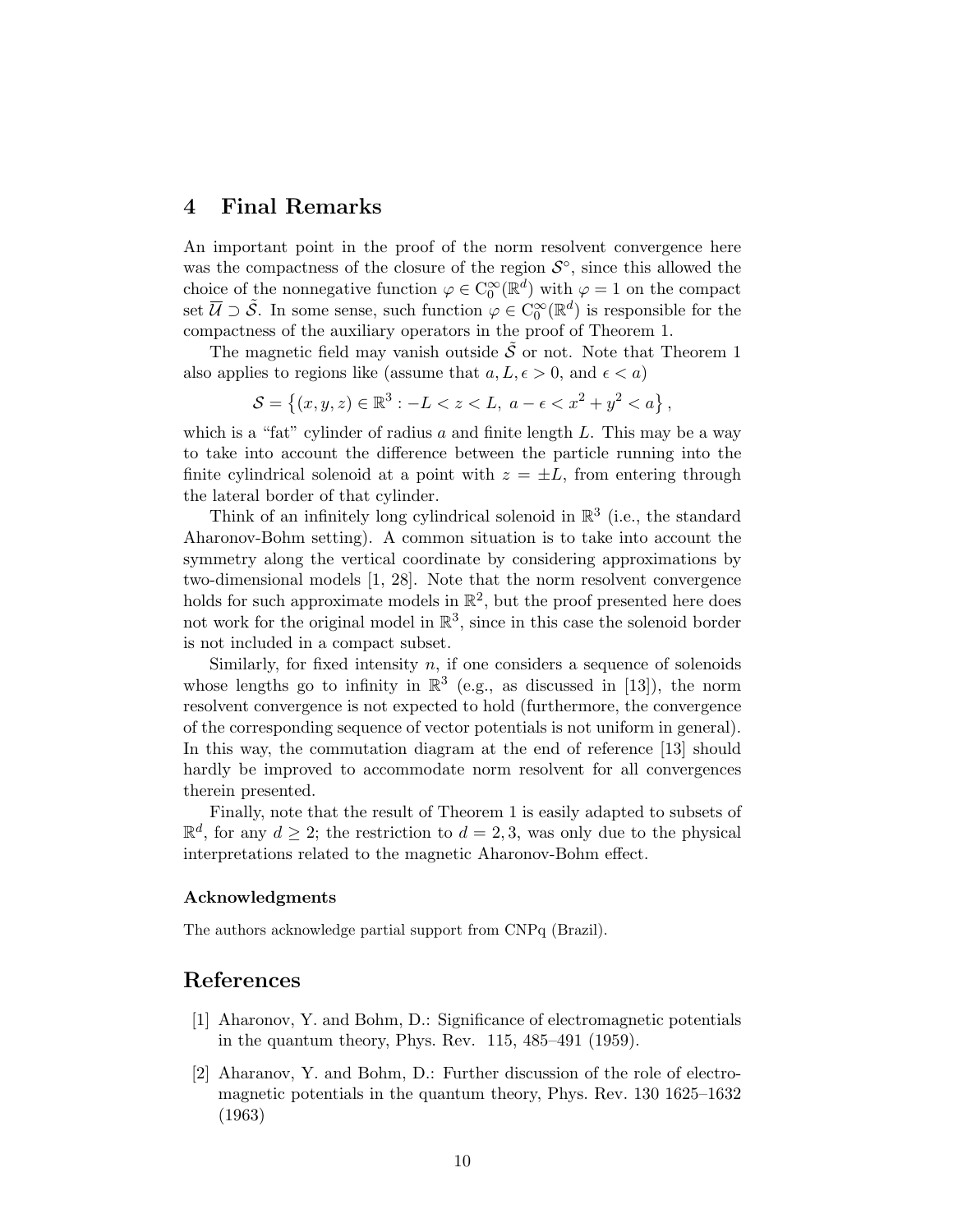- [3] Avron, J., Herbst, I. and Simon, B.: Schrödinger operators with magnetic fields. I. General interactions, Duke Math. J. 45 847–883 (1978)
- [4] Ballesteros, M.; Weder, R., High-velocity estimates for the scattering operator and Aharonov- Bohm effect in three dimensions, Commun. Math. Phys. 285 345–398 (2009)
- [5] Ballesteros, M.; Weder, R., The Aharonov-Bohm effect and Tonomura et al. experiments. Rigorous results, J. Math. Phys. 50 122108 (2009)
- [6] Ballesteros, M. and Weder, R.: Aharonov-Bohm Effect and High- Velocity Estimates of Solutions to the Schrödinger Equation. Accepted in Commun. Math. Phys. (2010)
- [7] Berry, M. V.: The Aharonov-Bohm effect is real physics not ideal physics. In: Gorini V., Frigerio A. (eds), Fundamental aspects of quantum theory, pp. 319–320, Vol. 144, Plenum, New York (1986)
- [8] Bocchieri, P. and Loinger, A.: Nonexistence of the Aharonov-Bohm effect, Nuovo Cimento A 47, 475–482 (1978)
- [9] Bocchieri, P., Loinger, A. and Siracusa, G.: Nonexistence of the Aharonov-Bohm effect 2. Discussion of the experiments, Nuovo Cimento A 51, 1–16 (1979)
- [10] Caprez, A., Barwick, B. B. and Batelaan, H.: Macroscopic test of the Aharonov-Bohm effect, Phys. Rev. Lett. 99 210401 (2007)
- [11] Casati, G. and Guarneri, I.: Aharonov-Bohm Effect from the Hydrodynamical Viewpoint, Phys. Rev. Lett. 42, 1579–1581 (1979)
- [12] Davies, E. B.: One-Parameter Semigroups, Academic Press, London (1980)
- [13] de Oliveira, C. R. and Pereira, M.: Mathematical justification of the Aharonov-Bohm Hamiltonian, J. Stat. Phys. 133 1175–1184 (2008)
- [14] de Oliveira, C. R.: Intermediate Spectral Theory and Quantum Dynamics, Birkhäuser, Basel (2009)
- [15] de Oliveira, C. R. and Pereira, M.: Scattering and self-adjoint extensions of the Aharonov-Bohm Hamiltonian, J. Phys. A: Math. Theor. 43 354011 (2010)
- [16] de Oliveira, C. R.: Quantum singular operator limits of thin Dirichlet tubes via Γ-convergence. Accepted in Rep. Math. Phys. (2010)
- [17] De Witt, B.: Quantum theory without electromagnetic potentials, Phys. Rev. 125, 2189–2191 (1962).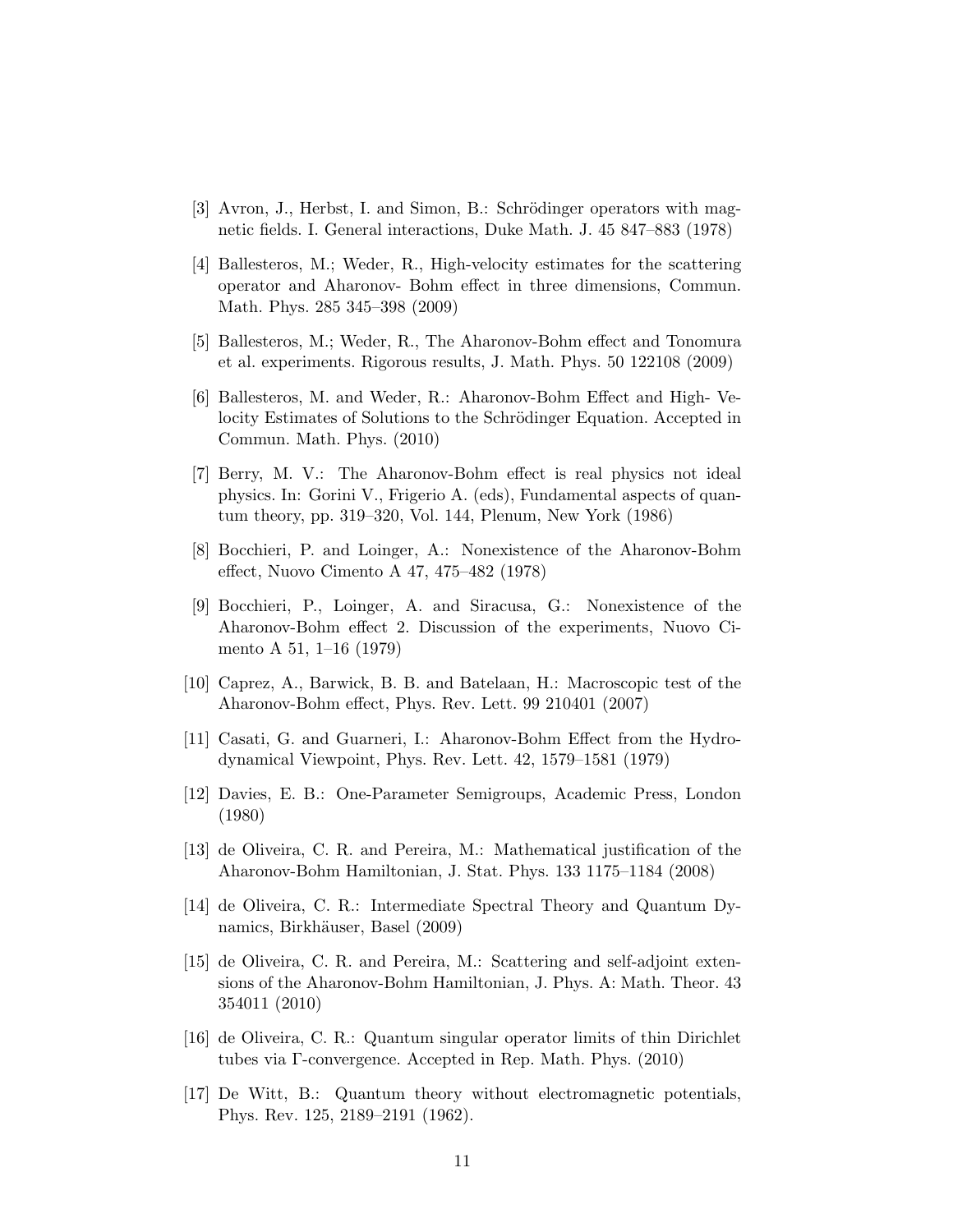- [18] Ehrenberg, W. and Siday, R. E.: The refractive index in electron optics and the principles of dynamics. Proc. Phys. Soc. London, Sect. B 62, 8–21 (1949).
- [19] Franz, W.: Elektroneninterferenzen im Magnet Feld, Verh. D. Phys. Ges. (3) 20 Nr.2 (1939) 65–66. Physikalishe Berichte, 21 (1940) 686.
- [20] Greenberger, D. M.: Reality and significance of the Aharonov-Bohm effect, Phys. Rev. D 23, 1460–1462 (1981)
- [21] Hempel, R. and Herbst, I.: Strong magnetic fields, Dirichlet boundaries, and spectral gaps, Commun. Math. Phys. 169 237–259 (1995)
- [22] Home, D. and Sengupta, S.: A critical re-examination of the Aharonov-Bohm effect, Am. J. Phys. 51, 942–947 (1983)
- [23] Kato, T.: Perturbation Theory for Linear Operators, 2<sup>nd</sup> edition, Springer-Verlag, Berlin (1995)
- [24] Kretzschmar, M.: Aharonov-Bohm scattering of a wave packet of finite extension, Z. Phys. 185 84–96 (1965)
- [25] Leinfelder, H. and Simader, C. G.: Schrödinger operators with singular magnetic vector potentials, Math. Z. 176 1–19 (1981)
- [26] Magni, C. and Valz-Gris, F.: Can elementary quantum mechanics explain the Aharonov-Bohm effect?, J. Math. Phys. 36 177–186 (1995)
- [27] Peshkin, M. and Tonomura, A.: The Aharonov-Bohm Effect, LNP 340, Springer-Verlag, Berlin (1989)
- [28] Ruijsenaars, S. N. M.: The AharonovBohm effect and scattering theory, Ann. Phys. 146 1–34 (1983)
- [29] Simon, B.: A canonical decomposition for quadratic forms with applications to monotone convergence theorems, J. Funct. Analys. 28 371–385 (1978)
- [30] Strocchi, F. and Wightman, A. S.: Proof of the charge superselection rule in local relativistic quantum field theory, J. Math. Phys. 15, 2198– 2225 (1974)
- [31] Tonomura, A., Matsuda, T., Suzuki, R., Fukuhara, A., Osakabe, N., Umezaki, H., Endo, J., Shinagawa, K., Sugita, Y. and Fujiwara, H.: Observation of Aharonov-Bohm Effect by Electron Holography. Phys. Rev. Lett. 48 1443–1446 (1982)